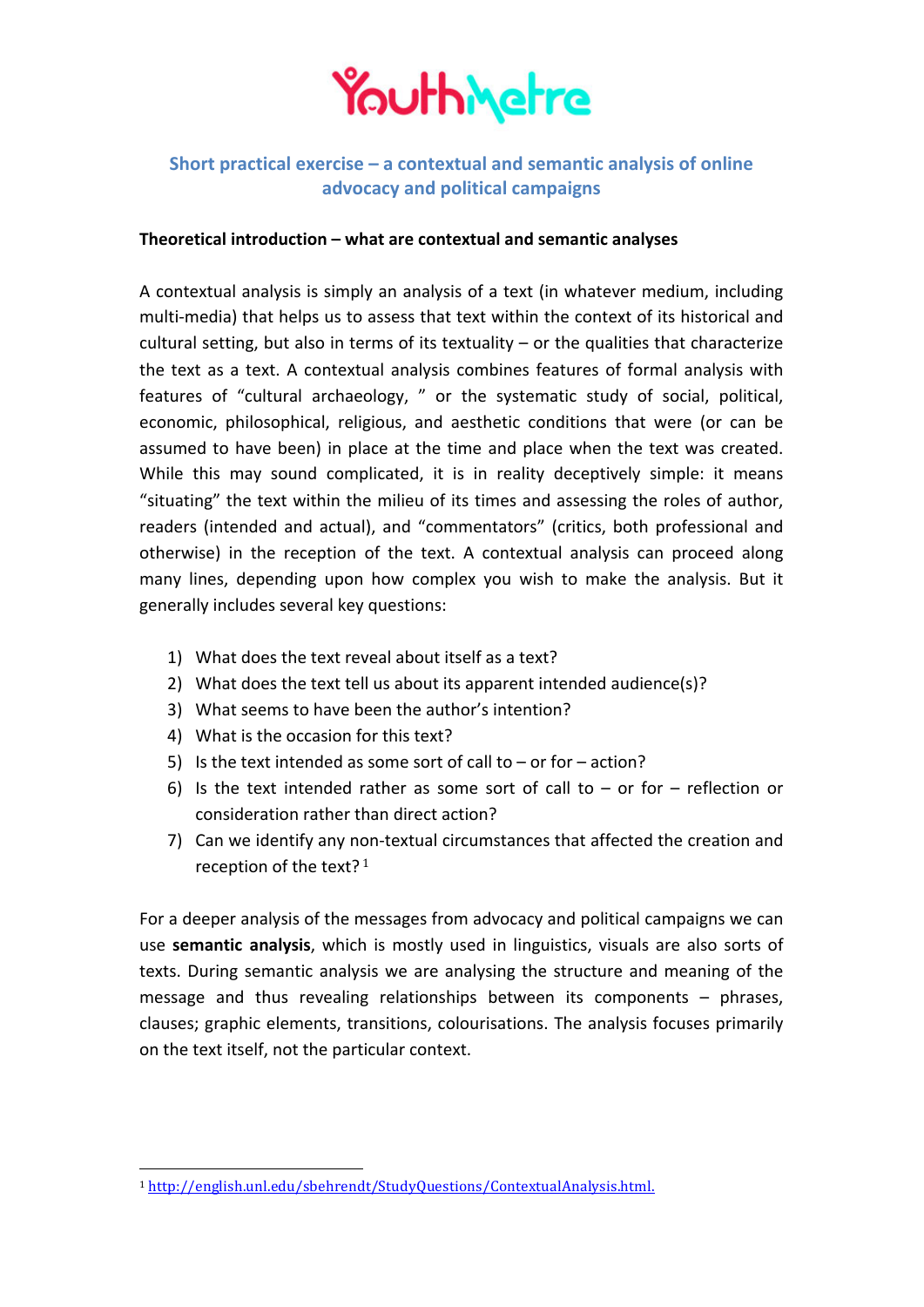

## *Activity* **–** *Contextual analysis*

Visit the website http://www.livingroomcandidate.org/ and choose two presidential campaign commercials, ideally of opponents'. Then conduct their contextual analysis and answer following questions:

1) What is the key message?

2) What seems to be the candidates' intention?

3) What is the occasion for the commercial? What does it respond to?

4) Is the commercial intended as some sort of call to  $-$  or for  $-$  action?

5) Can any non-textual circumstances be identified that affected the creation and reception of the text? Does it relate to some events? Are there any historical/cultural connotations?

You can also conduct a semantic analysis and focus on following aspects:

- 1) The links between text and visuals
- 2) Does the commercial work with emotions, or is it based on rational arguments?
- 3) How are the (key) messages ordered?